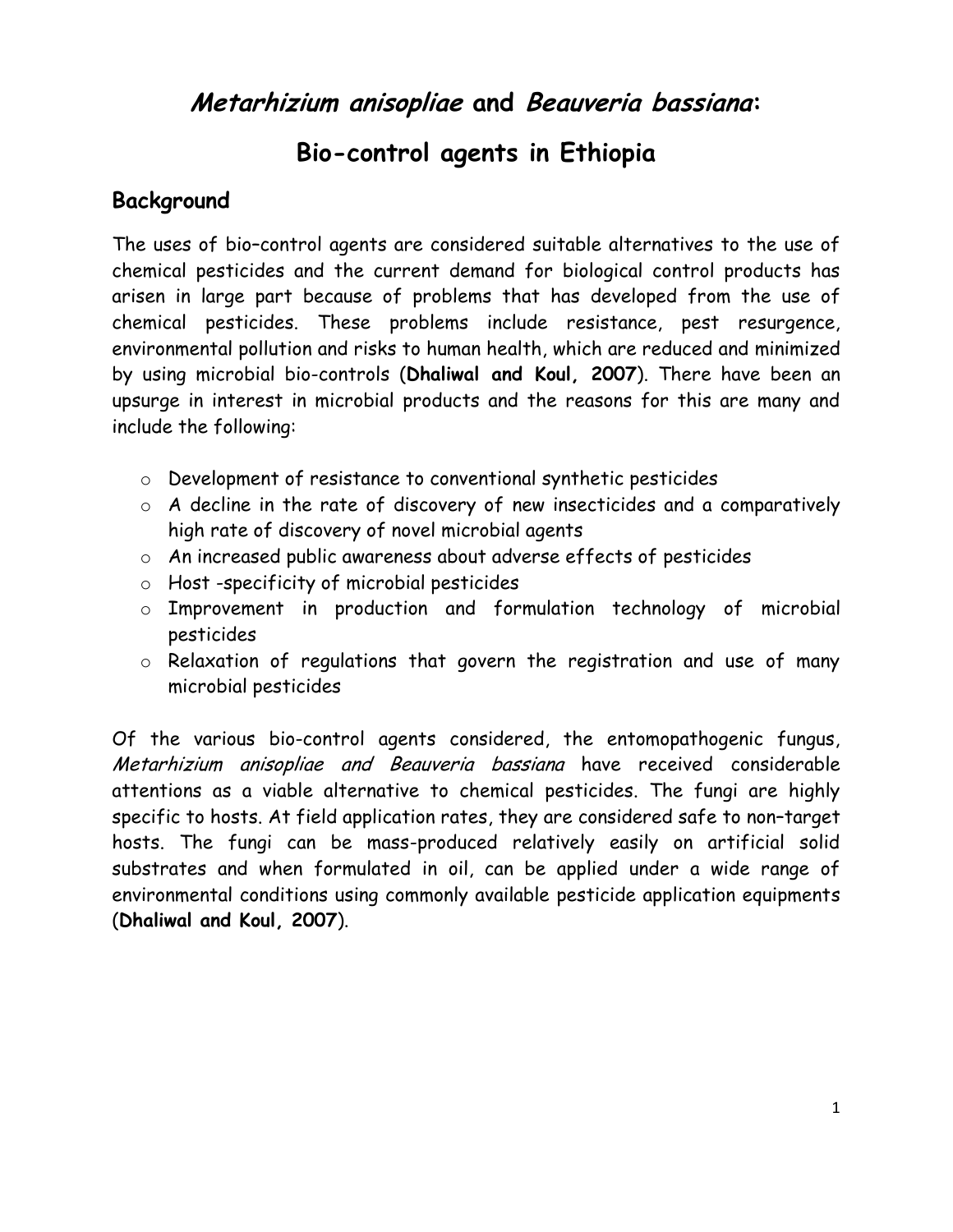# **Characteristics of Metarhizium anisopliae and Beauveria bassiana**

### **Metarhizium anisopliae**

A Russian entomologist, Metschnikoff, conducted the first systematic experiments on the control of injurious insects with microorganisms by infecting gubs of the grain beetle, Anisopliae austriaca with the green muscardine fungus, Metarhizium anisopliae (Metschnikoff, 1879) Sorokin. The fungus was found to be even more effective against the sugar beet curculio, Cleonus punctiveventris (Germ). But the real breakthrough in the development of microbial control came with the discovery and practical application of the milky disease bacteria, Bacillus popilliae Dutky, for the control of the Japanese beetle, Popilliae japonica Newman on turfs in USA during 1940s (**Dhaliwal and Koul, 2007**).

The **green muscardine** fungus, Metarhizium anisopliae (Metschnikoff) Sorokin, is a common and widely distributed fungus with a wide host range. It has been detected from at least 300 species of insects belonging to different orders including bugs, leafhoppers, planthoppers and beetles.

#### **Taxonomy**

Class: Hyphomycetes Order: Moniliales Family: Moniliaceae Genus: Metarhizium Species: M. anisopliae

#### **Distribution in Ethiopia**

The fungus was isolated and identified from parts of different insects from various parts of Ethiopia including Alamata, Arba Minch, Metahara, Wonji-Shoa and Finchaa **(Tesfaye, D. and Emiru Seyoum, 2010**; **Seneshaw Aysheshim et al., 2003**; **Tesfaye Hailu et al., 2012).**

#### **Beauveria bassiana**

The **white muscardine** fungus, B. bassiana (Balsamo) Vuillemin occur throughtout the world and it has the largest host range among the fungi imperfecti. It has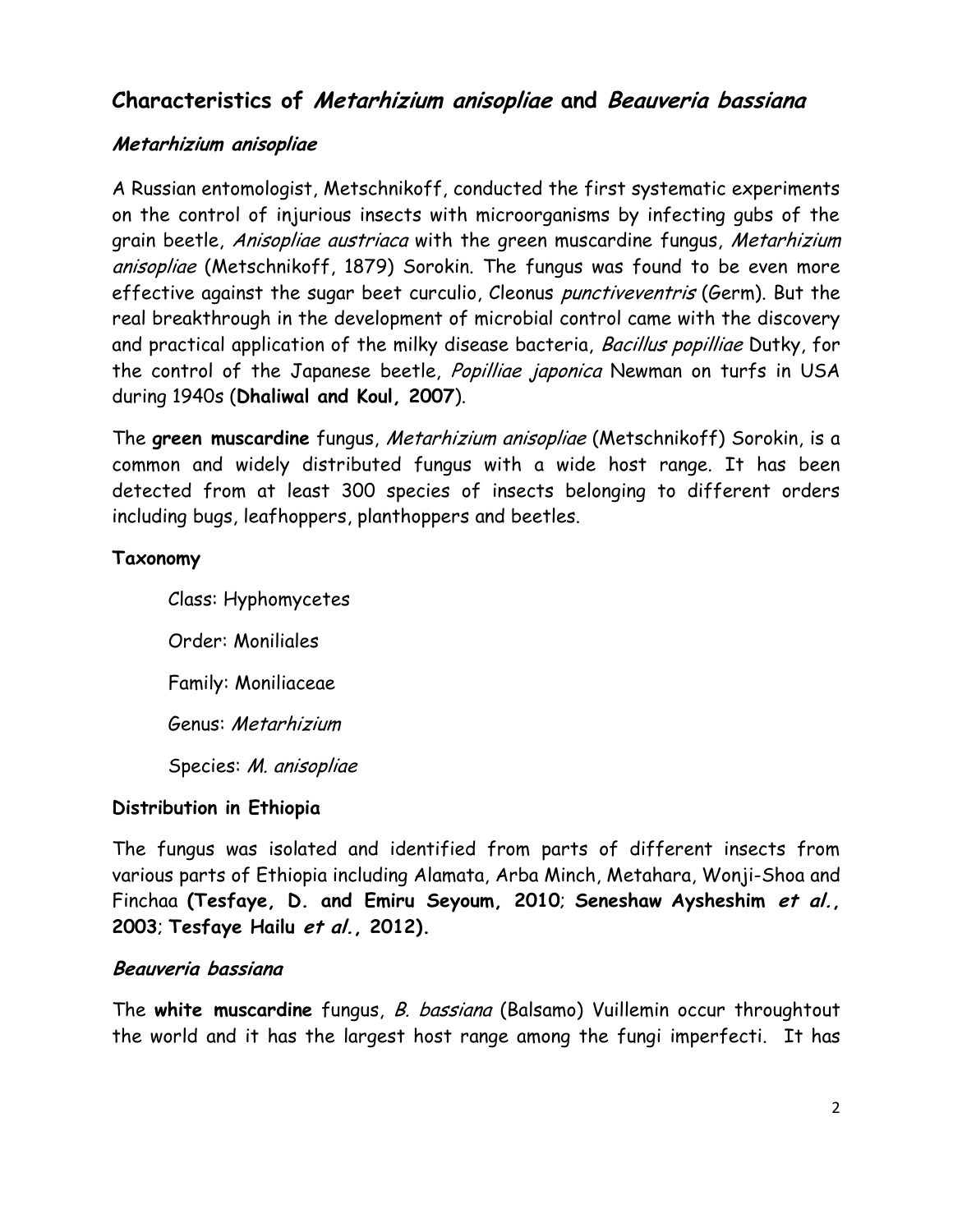been detected from over 700 species and also occurs in the soil as a ubiquitous saprophyte.

### **Taxonomy**

Class: Hyphomycetes Order: Hypocreales Family: Cordycipitaceae Genus: Beauveria Species: B. bassiana

## **Distribution in Ethiopia**

The ubiquitous fungus, Beauveria bassiana was also isolated and identified from parts of different insects from many parts of Ethiopia including Fura, Sekota, Wikro, Erer, Gusquam, Debremarkos, Ashengie, Tikurinchini, Metahara, Wonji-Shoa and Finchaa. B. bassiana mainly infects insects belonging to Lepidoptera, Coleoptera and Hemiptera. It also occurs in Diptera and Hymenoptera **(Tesfaye, D. and Emiru Seyoum, 2010; Seneshaw Aysheshim et al., 2003; Tesfaye Hailu et al., 2012)**

#### **Mode of Action and Infection Process**

The development of fungal infections in terrestrial insects is largely influenced by environmental conditions. High humidity is vital for germination of fungal spores and transmission of the pathogens from one insect to another. Unlike bacteria and viruses, which must be consumed, toxicity from entomopathogenic fungi most of often occurs from contact of the fungal conidia with the host cuticle. With most entomopathogenic fungi, disease development involves the following steps:

- o Attachment of the infective units like conidia or zoospores to the insect epicuticle.
- o Germination of the infection unit on the cuticle.
- o Penetration of the cuticle, either directly by germ tubes or by infection pegs from appresoria.
- o Multiplication of the yeast phase-hyphal bodies in the haemocoel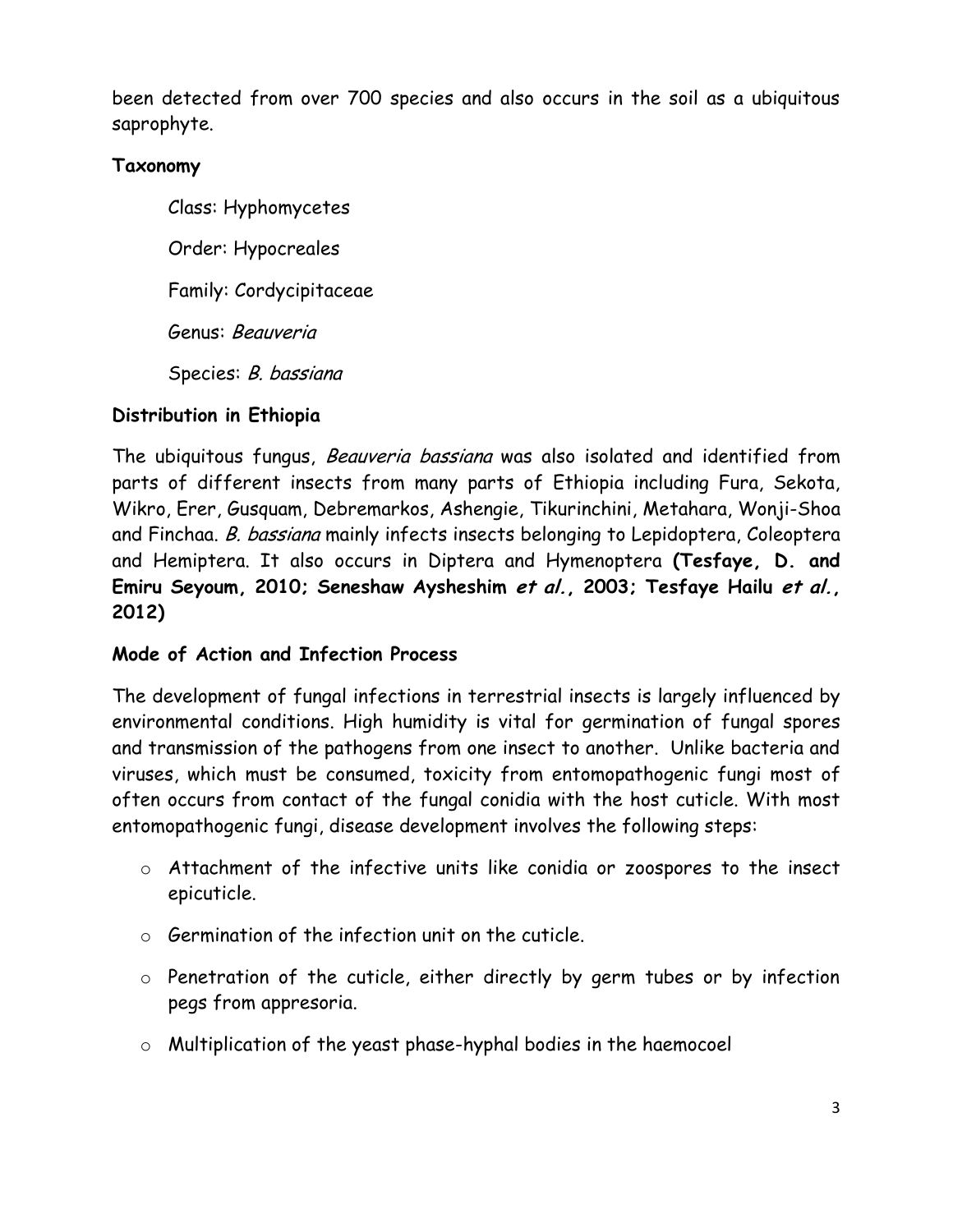- o Death of the host.
- o Growth in the mycelia phase with invasion of virtually all host organs.
- o Penetration of hyphae from interior through the cuticle to the exterior of the insect.
- o Production of infective units on the exterior of the insect.

In Ethiopia, Metarhizium anisopliae and Beauveria bassiana strains have been identified from different parts of the country, well-studied and proved to be effective against a broad range of insect pests **(Tesfaye, D. and Emiru Seyoum, 2010; Seneshaw Aysheshim et al., 2003; Tesfaye Hailu et al., 2012).**

Studies revealed that many strains of both isolates show high level of mycosis and laboratory based experiments and small-scale applications of the pathogens have been found to be effective against desert locusts and grasshoppers, greater wax moth (Galleria mellonella), the bean bruchid (Acanthoscelides obtectus), spotted stem borer, pink stemborer (Sesamia calamistis Hampson), and Chilio partellus (Swinhoe), cotton (melon aphids) (Aphis gossypii).

## **References**

- Dhaliwal, G. S. and Koul, O. (2007) Biopesticide and Pest Management: Conventional and Biotechnological Approaches. Kalyani Publishers, New Delhi, 455 pp.
- Tesfaye D. and Emiru Seyoum (2010). Studies on the pathogenecity of native entomopathogenic fungal isolates on the cotton/melon aphid, Aphis gossypii (Homoptera: Aphididae) Glove under different temperature regimes.
- Tesfaye Hailu, Thangavel Selvaraj, Leul Mengistu and Mulugeta Negery (2012). Evaluation of some native entomopathogenic fungi against pink stem borer (Sesamia calamistis Hampson) (Lepidoptera: Noctuidae) in sugarcane.
- Seneshaw Aysheshim, Emiru Seyoum and Dawit Abate (2003). Evaluation of Ethiopian Isolates of Entomopathogenic Fungi as Potential Biological Control Agents of the Desert Locust, Schistocerca gregaria. Pest Management Journal of Ethiopia. **7**:1-9.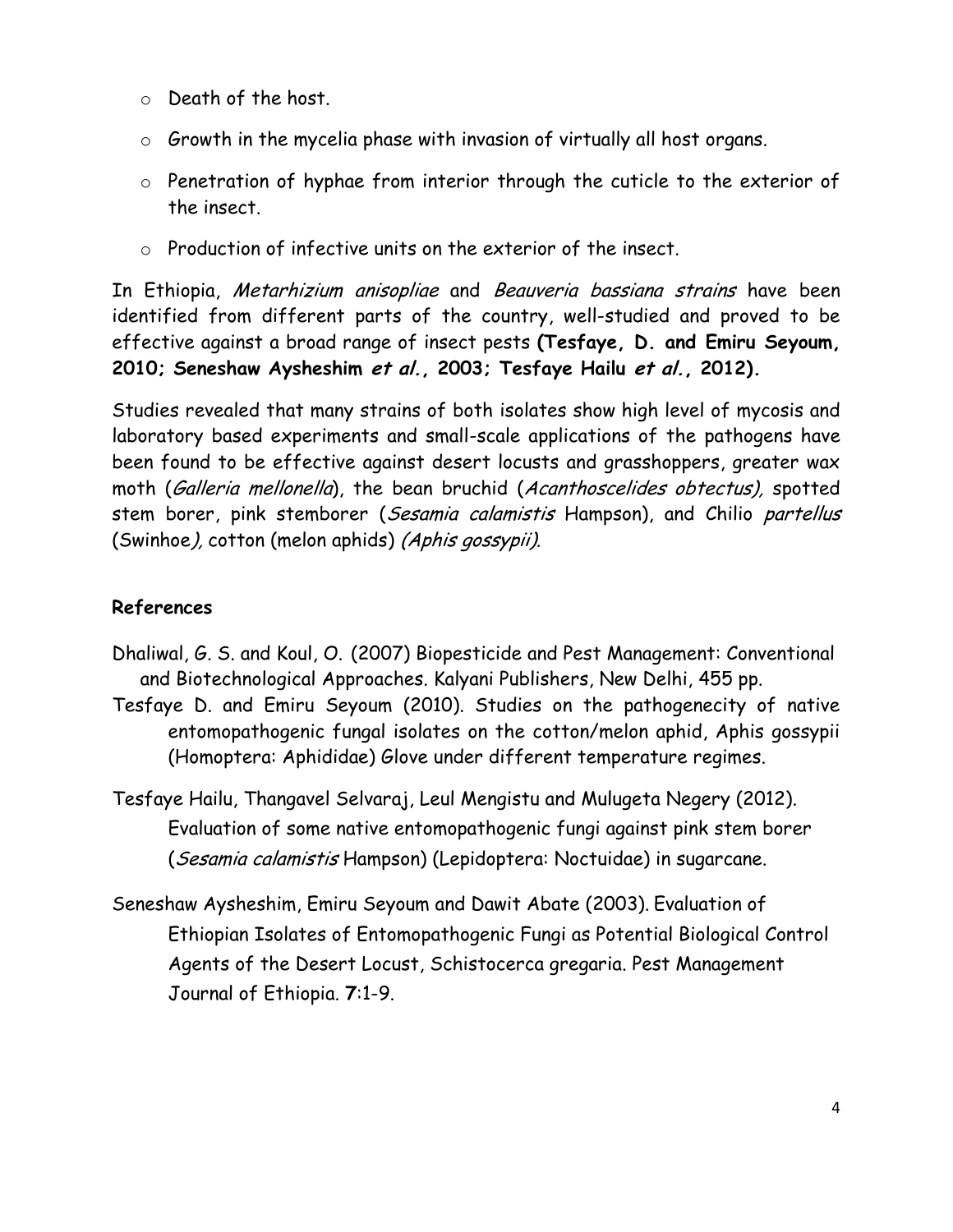| Name of<br><b>Species</b>  | Institutions working on                                                                                                  | <b>Strains</b>  | <b>Tested</b><br>against              | Stage of the<br>insect infected | References                                                                                                                                                                                                                                                                  |
|----------------------------|--------------------------------------------------------------------------------------------------------------------------|-----------------|---------------------------------------|---------------------------------|-----------------------------------------------------------------------------------------------------------------------------------------------------------------------------------------------------------------------------------------------------------------------------|
| Metarhizium<br>anisopliaea | Desert<br>Locust<br>Control<br>$\bullet$<br>Organization-Eastern                                                         | DLCO28          | Desert<br>locust<br>&<br>Bean bruchid | Adult                           | Desert Locust Control Organization-Eastern<br>$\bullet$<br>Africa.                                                                                                                                                                                                          |
|                            | Africa                                                                                                                   | DLCO76          |                                       | Adult                           | Julia G. & Lina H. 2010. The Potential of<br>$\bullet$                                                                                                                                                                                                                      |
|                            | Addis Ababa University                                                                                                   | DLCO91          |                                       | Adult                           | entomopathogenic fungal isolates as an<br>environmentally friendly management option<br>against Acanthoscelides Obtectus.                                                                                                                                                   |
|                            | Addis Ababa University                                                                                                   | DLCO-AA-83      | Greater<br>Wax<br>Moth                | Adult                           | Namusana H. & Emiru S. 2010. Evaluation of<br>Native Fungal Isolates and Metarhizium                                                                                                                                                                                        |
|                            |                                                                                                                          | DLCO-AA-<br>109 |                                       | Adult                           | anisopliae Var. acridum and Beauveria bassiana<br>against the greater wax moth, Galleria<br>mellonella (L) (Pyralidae: Lepidoptera) in<br>Ethiopia.                                                                                                                         |
|                            | Addis Ababa University &<br>EARO, Plant<br>Protection<br>Centre, Ambo                                                    | EE              | Desert Locust                         | Adult                           | Seneshaw Aysheshim, Emiru Seyoum and<br>$\bullet$<br>Dawit Abate (2003). Evaluation of Ethiopian<br>Isolates of Entomopathogenic Fungi as<br>Potential Biological Control Agent of the<br>Desert Locust.                                                                    |
|                            | Addis Ababa University &<br>$\bullet$<br>Ethiopian<br>Institute of<br>Agricultural<br>Research,<br>Werer Research Centre | <b>MM</b>       | Cotton/melon<br>aphid                 | Adult                           | Tesfaye D. and Emiru Seyoum (2010). Studies<br>$\bullet$<br>the<br>pathogenecity<br>of<br>native<br>on<br>entomopathogenic fungal isolates<br>on the<br>aphid,<br>cotton/melon<br>Aphis<br>qossypii<br>(Homoptera: Aphididae) Glove under different<br>temperature regimes. |
|                            | University,<br>Alemaya                                                                                                   | PPRC-4          | Spotted<br>stem                       | Larvae                          | Tadele T. & Pringle L. 2004. Evaluation of<br>$\bullet$                                                                                                                                                                                                                     |

Some of the potential strains studied in Ethiopia include: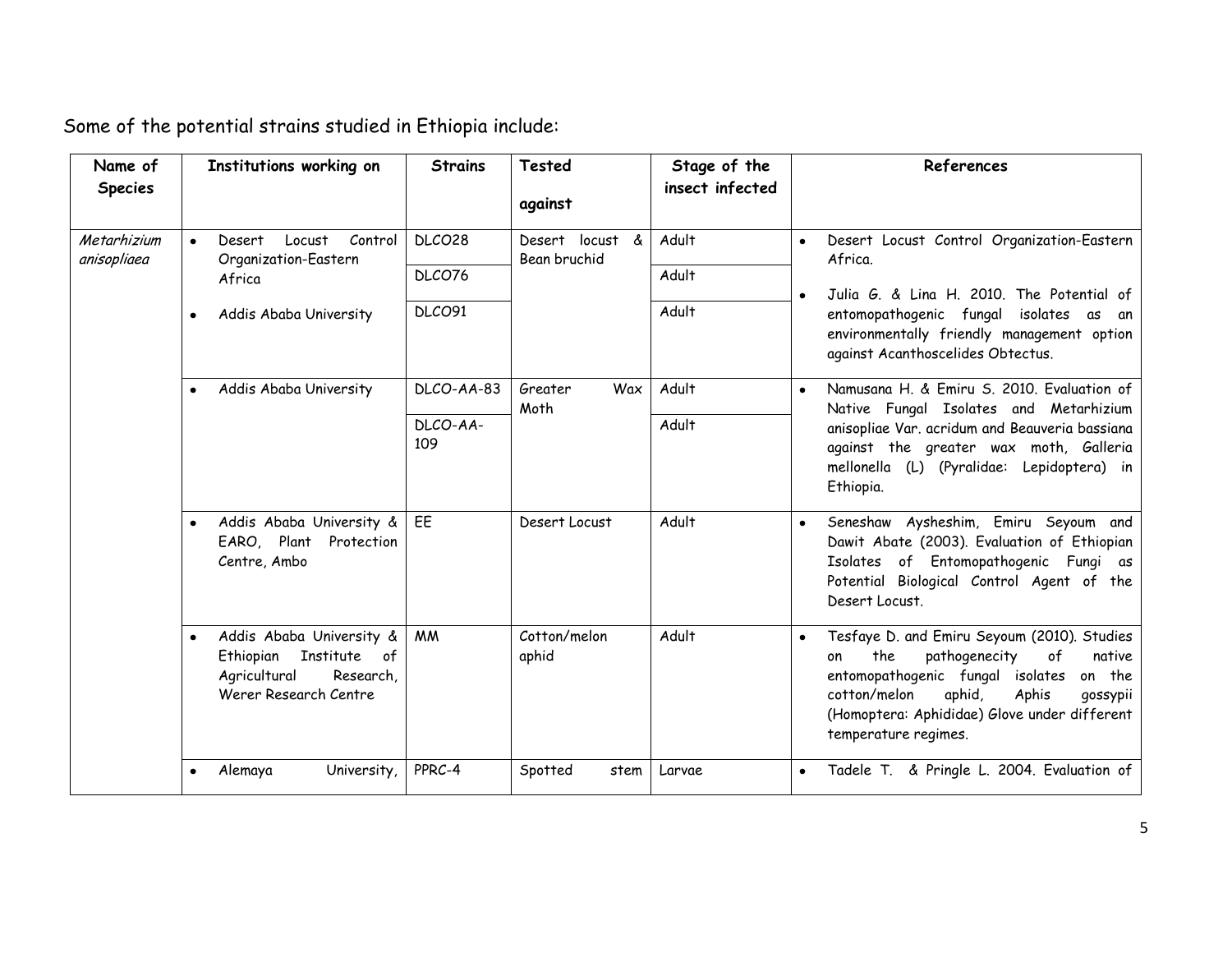|                              |                        | of<br>Plant<br>Department<br>Science                                                                                                                                                                                   | PPRC-19<br>PPRC-61<br>EE-01 | borer                           | Larvae<br>Larvae<br>Larvae |           | Beauveria bassiana and Metarhizium anisopiae<br>for Controlling Chilo partellus (Lepidoptera:<br>Crambidae) in Maize.                                                                                                                               |
|------------------------------|------------------------|------------------------------------------------------------------------------------------------------------------------------------------------------------------------------------------------------------------------|-----------------------------|---------------------------------|----------------------------|-----------|-----------------------------------------------------------------------------------------------------------------------------------------------------------------------------------------------------------------------------------------------------|
|                              | $\bullet$              | Plant<br>Protection<br>Ambo<br>Research Center, Ambo<br>University Department of<br>Plant Sciences, College of<br>Agriculture,<br>Veterinary<br>Sciences, Ethiopian Sugar<br>Corporation, and Showa<br>Research Center | M <sub>2E</sub>             | Pink stem borer                 | Larvae                     | $\bullet$ | Tesfaye<br>Hailu, Thangavel Selvaraj,<br>Leul<br>Mengistu and Mulugeta Negery (2012).<br>Evaluation of some native entomopathogenic<br>fungi against pink stemborer (Sesamia<br>calamistis Hampson) (Lepidoptera:Noctuidae)<br>in sugarcane.        |
|                              |                        |                                                                                                                                                                                                                        | F <sub>3E</sub>             |                                 | Larvae                     |           |                                                                                                                                                                                                                                                     |
|                              |                        |                                                                                                                                                                                                                        | W8D                         |                                 | Larvae                     |           |                                                                                                                                                                                                                                                     |
|                              |                        |                                                                                                                                                                                                                        | <b>W11D</b>                 |                                 | Larvae                     |           |                                                                                                                                                                                                                                                     |
| <b>Beauveria</b><br>bassiana | $\bullet$<br>$\bullet$ | Control<br>Desert<br>Locust<br>Organization-Eastern<br>Africa                                                                                                                                                          | DLCO43                      | Desert locust &<br>Bean bruchid | Adult                      | $\bullet$ | Desert Locust Control Organization-Eastern<br>Africa.                                                                                                                                                                                               |
|                              |                        |                                                                                                                                                                                                                        | DLCO41                      |                                 | Adult                      | $\bullet$ | Julia G. and Lina H. (2010). The Potential of                                                                                                                                                                                                       |
|                              |                        | Addis Ababa University                                                                                                                                                                                                 | DLCO87                      |                                 | Adult                      |           | entomopathogenic fungal isolates as an<br>environmentally friendly management option<br>against Acanthoscelides Obtectus.                                                                                                                           |
|                              |                        | Addis Ababa University                                                                                                                                                                                                 | DLCO-AA-14                  | Greater<br>Wax<br>Moth          | Adult                      | $\bullet$ | Namusana H. and Emiru Seyoum (2010).<br>Evaluation of Native Fungal Isolates and<br>Metarhizium anisopliae Var. acridum and<br>Beauveria bassiana against the greater wax<br>moth, Galleria mellonella (L) (Pyralidae:<br>Lepidoptera) in Ethiopia. |
|                              |                        |                                                                                                                                                                                                                        | DLCO-AA-5                   |                                 | Adult                      |           |                                                                                                                                                                                                                                                     |
|                              |                        |                                                                                                                                                                                                                        | IITA-18                     |                                 | Adult                      |           |                                                                                                                                                                                                                                                     |
|                              | $\bullet$              | Addis Ababa University &<br>Institute of<br>Ethiopian<br>Agricultural<br>Research.<br>Werer Research Centre.                                                                                                           | <b>DLCO105</b>              | Cotton/melon<br>aphid           | Adult                      | $\bullet$ | Tesfaye D. & Emiru Seyoum (2010). Studies on<br>the pathogenecity of native entomopathogenic<br>fungal isolates on the cotton/melon aphid,<br>Aphis gossypii (Homoptera: Aphididae) Glove                                                           |